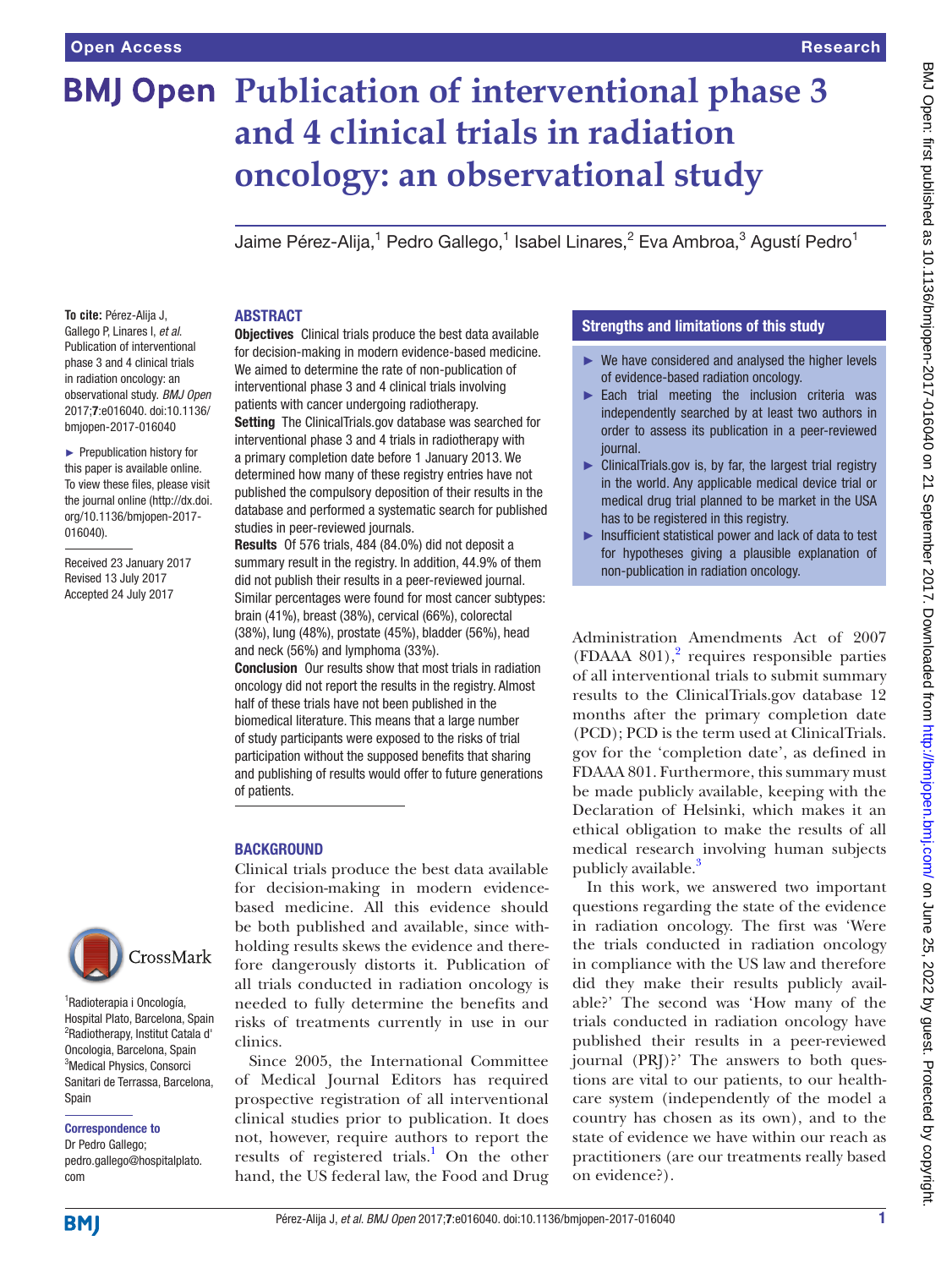### Box 1 Search terms in clinical trial registry

- <span id="page-1-0"></span>► Search terms: "radiotherapy" OR "radiation therapy" OR brachytherapy" OR "IMRT" OR "SBRT" OR "IMPT" OR "radiation oncology" (IMRT stands for intensity-modulated radiation therapy; SBRT stands for stereotactic body radiation therapy; IMPT stands for intensity-modulated proton therapy)
- ► Study type: interventional studies
- ► Study results: all studies
- ► Recruitment: all studies
- $\blacktriangleright$  Additional criteria  $\rightarrow$  phase: no phase was ticked since phase 3 or 4 trials concerning radiation therapy were also registered as trials without phase

#### Box 2 Search terms in Clinical Trial Registry II

- <span id="page-1-1"></span>► Study type: interventional studies
- Interventions: radiotherapy as standard treatment or primary focus in oncology
- Phase: phase 3; phase 4

# **METHODS**

## Data source

ClinicalTrials.gov is a clinical trial registry and results database that provides the public with access to registrations and summary results information for clinical studies. This registry is maintained by the National Library of Medicine at the National Institutes of Health (NIH). As is often stated, this registry represents nowadays the most comprehensive source for information about ongoing and completed trials within and outside the USA, and we consequently chose it to conduct this research.[4](#page-7-2)

#### Database search

We searched the ClinicalTrials.gov database for trials in radiotherapy as of 6 May 2016 that had a PCD between 1 January 2008 and 1 January 2015. We chose this date because we had to allow a minimum 12-month period for publication of the compulsory summary results in the registry (16 months in our case). When a PCD was missing, we instead used the completion date field. We used the 'Advanced Search' form to broaden our search ([box](#page-1-0) 1).

For this study and within the aforementioned date range, we considered all clinical trials that met the criteria shown in [box](#page-1-1) 2.

Trials with a 'Withdrawn' status were excluded because these trials have ended early before enrolling the first patients.

Each trial registered on ClinicalTrials.gov has a unique identification code, 'NCT', followed by an eight-digit number. This identifier is commonly known as the NCT number. We used this NCT number to avoid trial duplicates within our final set. In order to avoid false positives, for each trial, we extracted all the information provided by ClinicalTrials.gov's application programming interface (see [table](#page-1-2) 1). We also used the uniform resource locator field in order to access all the trial information registered in the database. Two researchers (JP-A and PG) independently reviewed the information displayed by using the same search protocol and decided for each trial whether the criteria mentioned above were fully met, with a consensus discussion in case of disagreement. If they failed to reach a consensus, a third researcher (IL) took a final decision after taking into account both arguments.

Finally, we analysed the 'Study Results' field and differentiated between those studies with a 'Has Results' tag from those with a 'No Results Available' tag (see [figure](#page-2-0) 1).

#### Publication search in a PRJ

Because our query on ClinicalTrials.gov was conducted on 6 May 2016, we allowed a minimum of 24 months after the latest possible PCD (6 May 2014) for journal submission, peer review and editorial process until the trial was finally published in a PRJ. For those trials published electronically ahead of print, we used the date on which online publication occurred. Trials with a 'Suspended' or 'Terminated' status were excluded from this search (see [figure](#page-2-1) 2).

Our clinical trial set was divided into four subsets. Each subset was given to a particular researcher (JP-A, PG, IL and EA). A trial was considered published if it met the criteria shown in [box](#page-2-2) 3.

Each author searched PubMed, Google Scholar and Google by using the following characteristics: NCT number, other identification numbers provided by

# <span id="page-1-2"></span>Table 1 Information extracted for each interventional phase 3 and 4 trials

| Information extracted |               |                       |                         |  |
|-----------------------|---------------|-----------------------|-------------------------|--|
| <b>NCT</b> number     | Gender        | Other ID <sub>s</sub> | Results first received  |  |
| Title                 | Age groups    | First received        | Primary completion date |  |
| Recruitment           | <b>Phases</b> | Start date            | <b>Outcome measures</b> |  |
| Study results         | Enrolment     | Completion date       | URL                     |  |
| Conditions            | Funded bys    | Last updated          |                         |  |
| <b>Interventions</b>  | Study types   | Last verified         |                         |  |
| Sponsor/collaborators | Study designs | Acronym               |                         |  |

ClinicalTrials.gov's API Information.

URL, Uniform Resource Locator.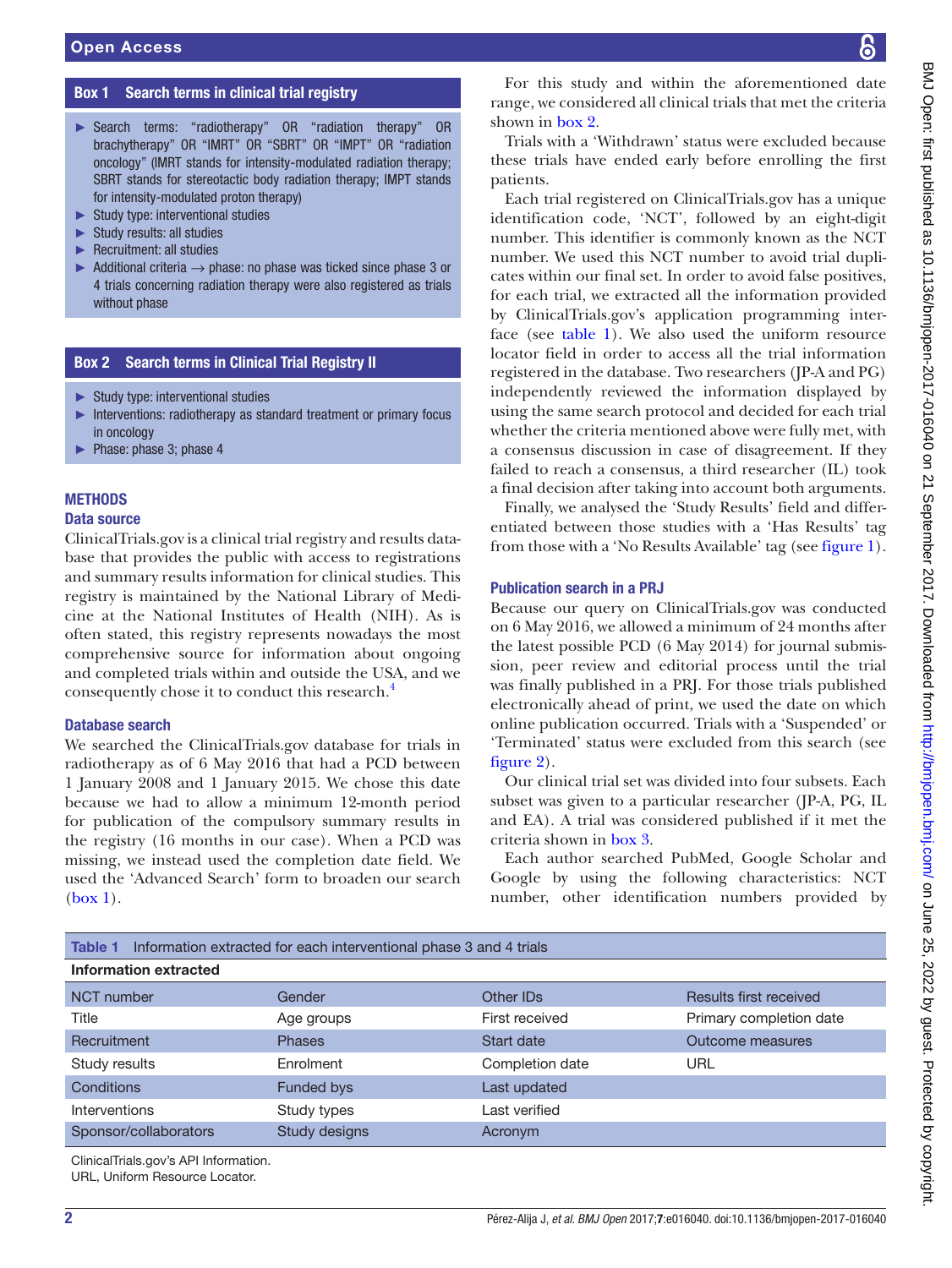

<span id="page-2-0"></span>Figure 1 Database search. PCD, primary completion date.

ClinicalTrials.gov, author names, institutions, title, official title and keywords. Matches were evaluated according to title, trial design, sample size, intervention, location, dates of recruitment and completion, study hypotheses,



<span id="page-2-1"></span>Figure 2 Publication search in a peer-reviewed journal (PRJ). PCD, primary completion date.

and primary and/or secondary outcome measures, as described in the ClinicalTrials.gov database. Matches found by each researcher were always checked by a second researcher. We then categorised our data into subsets by cancer subtype.

ClinicalTrials.gov also displayed publication citations at the bottom of the 'Full Text View' tab of a study record, under the 'More Information' heading. These citations are either submitted by sponsors or investigators, or are automatically indexed by ClinicalTrials.gov. Citations submitted by sponsors or investigators may provide background information instead of information about results. We also reviewed this linked information to evaluate whether or not the information provided by sponsors or indexed by ClinicalTrials.gov was relevant to our study. We applied the same methodology as explained in the previous paragraph.

In order to look for publication bias, we took into account all trials with results in the registry that qualified for a search in a PRJ. This set was further divided into two subsets: the first contained all trials with a summary result reported in the registry and no publication in a PRJ; the second contained all trials with a summary result reported in the registry and a publication in a PRJ. For each subset, we further analyse positive and negative result frequencies. A positive finding was defined as a result rejecting the null hypothesis in favour of the experimental arm; a negative finding, on the other hand, was defined as a result that either confirmed the null hypothesis or rejected it in favour of the control arm.

#### Statistical analysis

We used the  $\chi^2$  test to compare publication rates in the registry between trials grouped by funding type. p Values of <0.05 were considered statistically significant. We also used the  $\chi^2$  test to compare publication rates in a PRJ between trials grouped by funding type. To test for the effect of this variable on publication, we used adjusted binary logistic regression (non-publication vs publication), which produced an OR and a 95% CI; an OR larger than 1.0 indicated a greater likelihood of trial publication in this group. The main explanatory variable was funding status adjusted for number of patients in the trial and the country of the principal investigator (American Institution vs Other). These analyses was prespecified and undertaken to evaluate whether or not industry funding, enrolment or country had an impact on patterns of

#### Box 3 Criteria listed for peer-reviewed journal (PRJ) search

- <span id="page-2-2"></span> $\blacktriangleright$  The trial was published in a PRJ
- Results reported in the publication were a primary outcome measure or a secondary outcome measure, or both
- ► No abstract, poster, oral communication or private communication of a trial result was considered as a valid publication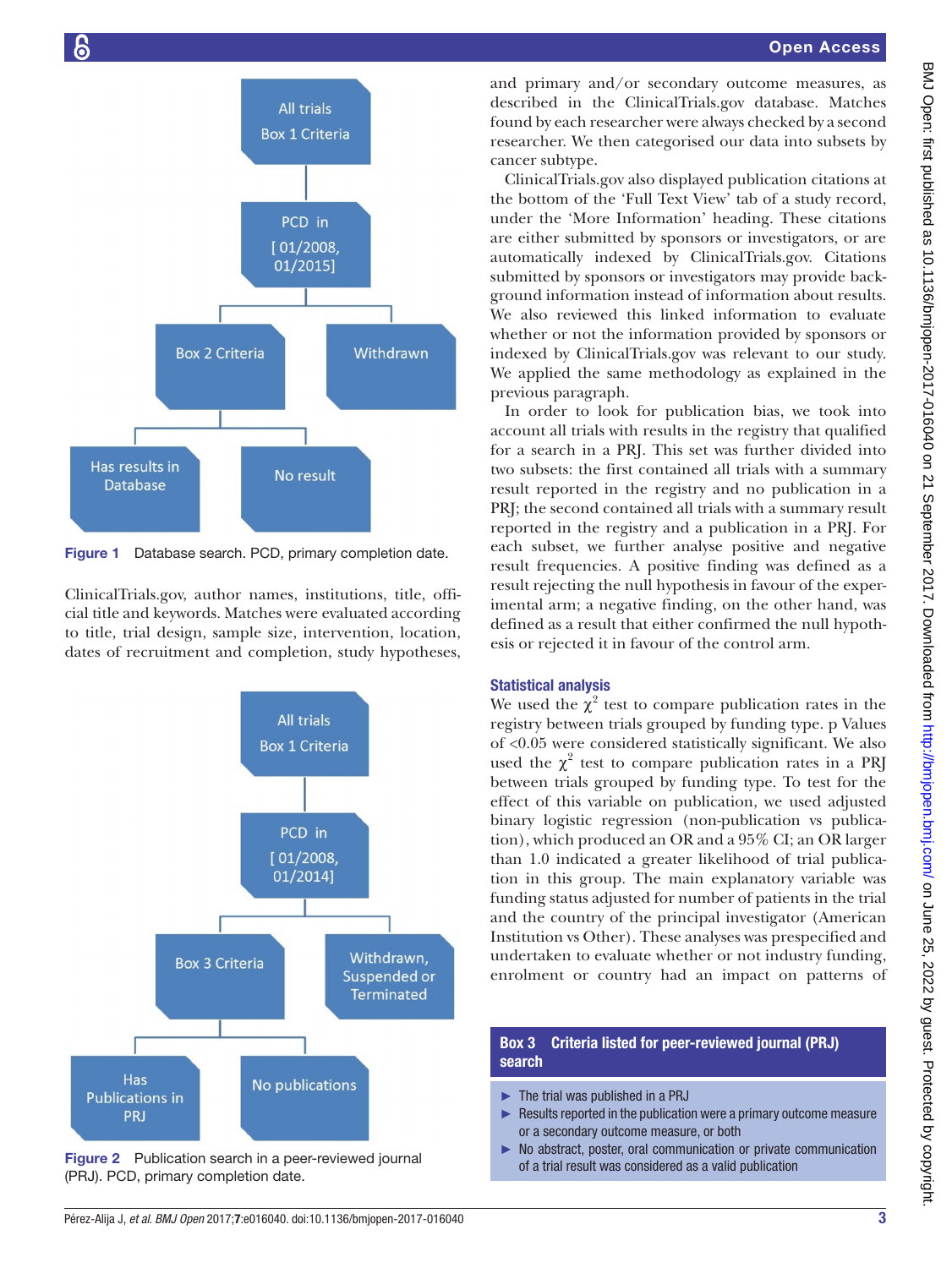<span id="page-3-0"></span>Table 2 Number of trials with results not posted on ClinitalTrials.gov registry. Funded feature is not an exclusive one: trials might have been funded by a combination of the three possible options (National Institutes of Health (NIH), industry and other)

|                 |     | Results not posted on<br>No of trials Clinical Trials.gov registry |
|-----------------|-----|--------------------------------------------------------------------|
| Phase 3         | 525 | 438 (83.4%)                                                        |
| Phase 4         | 51  | 46 (90.2%)                                                         |
| NIH funded      | 146 | 93 (63.7%)                                                         |
| Industry funded | 85  | 56 (65.9%)                                                         |
| Other funded    | 502 | 450 (89.6%)                                                        |
| Total           | 576 | 484 (84.0%)                                                        |

<span id="page-3-2"></span>Table 3 Adjusted binary logistic regression (nonpublication vs publication in ClinicalTrials.gov) by funding type, adjusted for the country of the principal investigator and enrolment

|            | Being from an<br><b>American Institution p</b><br>value and OR (95% CI) | Enrolment p value and<br>OR (95% CI) |
|------------|-------------------------------------------------------------------------|--------------------------------------|
| <b>NIH</b> | $p<0.001$ ,                                                             | $p=0.011$ ,                          |
| funded     | OR 3.54 (2.06 to 6.16)                                                  | OR 1.00 (1.00 to 1.00)               |
| Industry   | $p<0.001$ ,                                                             | $p=0.06$                             |
| funded     | OR 5.98 (3.68 to 9.94)                                                  | OR 1.00 (0.99 to 1.00)               |
| Other      | $p<0.001$ ,                                                             | $p=0.27$                             |
| funded     | OR 6.70 (3.99 to 11.58)                                                 | OR 1.00 (0.99 to 1.00)               |

NIH, National Institutes of Health.



<span id="page-3-1"></span>

<span id="page-3-3"></span>Table 4 Number of trials with results not published on a peer-reviewed journal (PRJ). As given in [table 1](#page-1-2), the funded feature is not exclusive, and there might be trials which were funded by a combination of the three possible options (National Institutes of Health (NIH), industry and other)

|                 | No of trials | <b>Results not</b><br>published on PRJ |
|-----------------|--------------|----------------------------------------|
| Phase 3         | 420          | 181 (43.1%)                            |
| Phase 4         | 43           | 27 (62.8%)                             |
| NIH funded      | 113          | 30(26.5%)                              |
| Industry funded | 64           | 26 (40.6%)                             |
| Other funded    | 412          | 189 (45.9%)                            |
| Total           | 463          | 208 (44.9%)                            |

publication. Statistical analyses were performed by using R version  $V.3.3.1<sup>5</sup>$  $V.3.3.1<sup>5</sup>$  $V.3.3.1<sup>5</sup>$ 

#### **RESULTS**

Overall, 583 interventional phase 3 and 4 clinical trials met the inclusion criteria. Of these 583 trials, 7 had a 'Withdrawn' status and were consequently excluded. Fifty-one were phase 4 trials with the remaining 525 phase 3 trials. A total of 484 (84.0%) of all the interventional phase 3 and 4 clinical trials did not publish the compulsory summary results in the ClinicalTrials.gov registry. NIH funding was significantly associated with a higher likelihood of reporting results (OR 3.23, 95% CI 1.89 to 5.57; p<0.001). Industry funding was likewise significantly associated with a higher likelihood of reporting results in the registry (OR 3.43, 95% CI 1.93 to 6.08; p<0.001). No statistically significant differences were found between NIH-funded trials and industry-funded trials (OR=1.14, 95% CI 0.64 to 2.04,  $p=0.66$ ) (see [table](#page-3-0) 2 and [figure](#page-3-1) 3). Although we had focus in funding as our explanatory variable, we have also observed that 'being from an American Institution' (in principal investigator variable) was significantly associated with a higher likelihood of reporting results when adjusted by funding type and enrolment (see [table](#page-3-2) 3).

When categorised by phase, 46 (90.2%) phase 4 trials and 438 (83.4%) phase 3 trials did not publish a deposition of their results in the registry, although this percentage difference was not significant (OR 1.75, 95% CI 0.68 to 5.99; p=0.301).

Overall, 463 interventional phase 3 and 4 clinical trials met the criteria for searching a publication in a PRJ (43 phase 4 trials and 420 phase 3 trials). A total of 255 (55.1%) trials each had at least one publication of their results in a PRJ, but 208 (44.9%) trials remained unpublished. Median and mean time to publication was 60 months. NIH funding was significantly associated with a higher likelihood of published results (OR 3.17, 95% CI 1.85 to 5.55; p<0.001). Industry funding was not significantly associated with a higher or lower likelihood of publishing results in a PRJ (OR 1.14, 95% CI 0.67 to 1.98; p=0.63) (see [table](#page-3-3) 4 and [figure](#page-4-0) 4). 'Being from an

கெ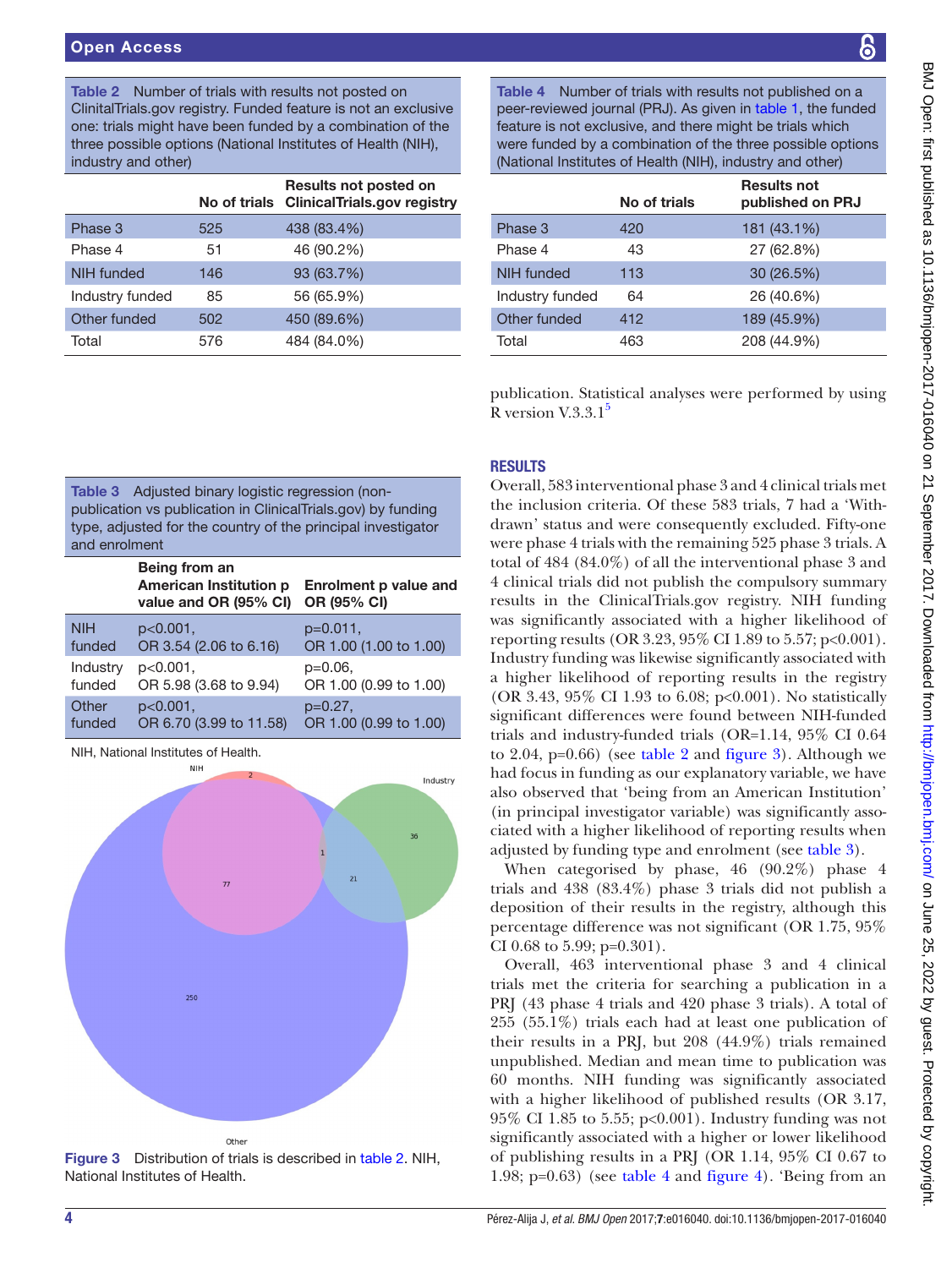

Figure 4 Distribution of trials is described in [table 4.](#page-3-3) NIH, National Institutes of Health.

<span id="page-4-1"></span><span id="page-4-0"></span>Table 5 Adjusted binary logistic regression (nonpublication vs publication in peer-reviewed journal) by funding type, adjusted for the country of the principal investigator and enrolment

|            | Being from an<br>American Institution p Enrolment p value and<br>value and OR (95% CI) OR (95% CI) |                        |
|------------|----------------------------------------------------------------------------------------------------|------------------------|
| <b>NIH</b> | $p=0.691$ ,                                                                                        | $p=0.07$               |
| funded     | OR 0.91 (0.56 to 1.46)                                                                             | OR 1.00 (0.99 to 1.00) |
| Industry   | $p=0.052$                                                                                          | p=0.087,               |
| funded     | OR 1.50 (1.00 to 2.26)                                                                             | OR 1.00 (0.99 to 1.00) |
| Other      | $p=0.054$ ,                                                                                        | p=0.117,               |
| funded     | OR 1.49 (0.99 to 2.25)                                                                             | OR 1.00 (0.99 to 1.00) |

NIH, National Institutes of Health.

American Institution' was not significantly associated with a lower or higher likelihood of publishing results when adjusted by funding type and enrolment (see [table](#page-4-1) 5).

Taking into account the trial phase, 27 (62.8%) phase 4 trials and 181 (43.1%) phase 3 trials remained unpublished. This difference between phase 3 and phase 4 trials was statistically significant (OR=2.23, 95% CI 1.18 to 4.34;  $p=0.02$ ).

Of these 463 trials, when taking into account cancer subtype, we found the following percentages for unpublished results in a PRJ (total number of unpublished trials is shown in parentheses): 41.2% for brain (14 of 34), 37.9% for breast (25 of 66), 61.1% for cervical (11 of 18), 37.9% for colorectal (11 of 29), 33.3% for endometrial (3 of 9), 75% for oesophagus (3 of 4), 62.5% for eye (5 of 8), 37.5% for gastric (3 of 8), 55.6% for head and neck (47 of 84), 100.0% for kidney (2 of 2), 36.0% for leukaemia (9 of 25), 50.0% for liver (4 of 8), 48.1% for lung (25 of 52),

BMJ Open: first published as 10.1136/bmjopen-2017-016040 on 21 September 2017. Downloaded from http://bmjopen.bmj.com/ on June 25, 2022 by guest. Protected by copyright BMJ Open: first published as 10.1136/bmjopen-2017-016040 on 21 September 2017. Downloaded from <http://bmjopen.bmj.com/> on June 25, 2022 by guest. Protected by copyright.

100.0% for melanoma (1 of 1), 66.7% for myeloma (2 of 3), 80% for metastasis (4 of 5), 36.4% for pancreatic (4 of 11), 45.2% for prostate (19 of 42), 55.6% for bladder (5 of 9), 33.3% for lymphoma (7 of 21), 33.3% for sarcoma (4 of 12), 61.5% for other (8 of 13). For all subgroups, we ran a significance test to determine whether these percentages were different from the global non-publication tendency. As can be seen in [table](#page-5-0) 6, no statistically significant difference was found in any of them with the exception of head and neck which showed slightly worse numbers.

For publication bias, only 67 trials (14.4%) met the criteria: 18 trials reported a summary result but were not published in a PRJ, and 49 trials reported a summary result and were published in a PRJ. For our first subset, 8 of 18 trials (44.4%) showed a positive finding and the remaining 10 (55.6%) a negative finding; the second subset showed a similar pattern: 24 of 49 (49.0%) had a positive finding and the remaining 25 (51%) a negative finding ([table](#page-5-1) 7).

# **DISCUSSION**

Clinical trials produce the best data available for decision-making in modern evidence-based medicine. All evidence should be both published and available because withholding the results skews the evidence and therefore dangerously distorts it. When evidence is not published, those who make decisions about potential treatments do not have complete information about the outcome and the entire set of benefits and risks that a particular treatment might involve. The importance of publishing negative results has not been stressed strongly enough<sup>[6](#page-7-4)</sup>; publishing these results reduces biases regarding the efficacy of a treatment and plays a huge role in helping science to move forward. Perhaps the most famous example of a negative result was the historic paper published by Michelson and Morley in 1883,<sup>[7](#page-7-5)</sup> which led a young physicist working at a patent office in Bern 22 years later, in 1905, to completely change our notion of space and time—a notion that almost one hundred years later turned out to be an essential feature in the GPS system. This young physicist was Albert Einstein. Despite the importance of knowing whether there is publication bias in radiation oncology, the present work confirms that it is not possible to assess such bias because of a massive lack of data: a mere 15% of the trials registered at Clinical-Trials.gov had published the compulsory summary result and only 45% of all trials conducted had been published in a PRJ. Rates of publication in radiation oncology were nonetheless higher than those previously reported 3 years ago in a cross-sectional analysis of large randomised clinical trials in medicine, although comparisons are hard to make because our work is an observational study in a specific medical field with substantially different inclusion criteria.<sup>8</sup>

As our results showed, a large number of interventional phase 3 and 4 trials in radiation oncology have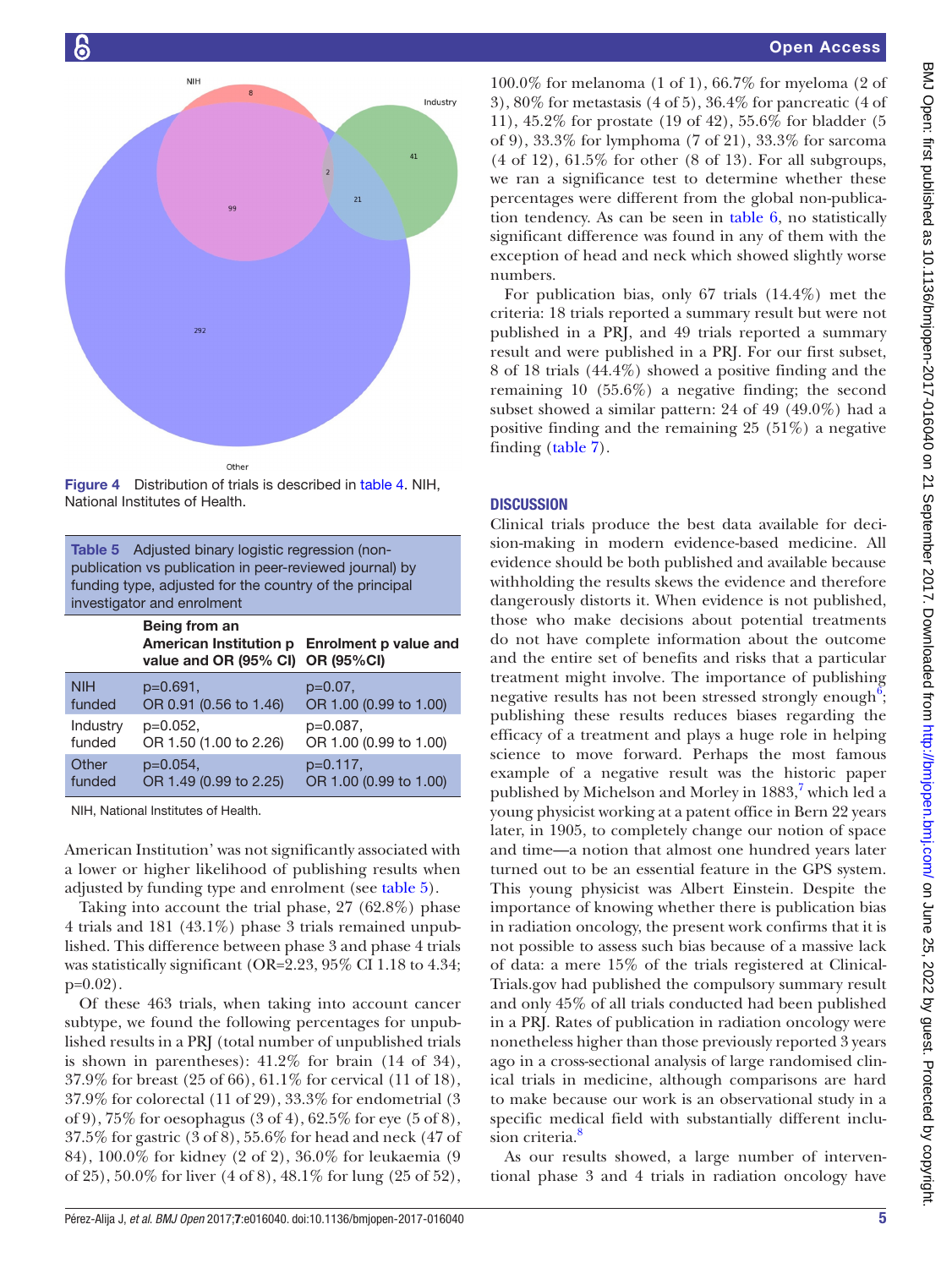<span id="page-5-1"></span>

| <b>Table 7</b> Number of trials meeting the inclusion criteria for<br>analysing the publication bias |                 |                            |                            |
|------------------------------------------------------------------------------------------------------|-----------------|----------------------------|----------------------------|
|                                                                                                      | No of<br>trials | <b>Positive</b><br>results | <b>Negative</b><br>results |
| Results published<br>on PRJ                                                                          | 18              | $8(44.4\%)$                | 10 (55.6%)                 |
| Results not<br>published on PRJ                                                                      | 49              | 24 (49.0%)                 | 25 (51%)                   |
| <b>Results</b>                                                                                       | 67              | 32 (47.8%)                 | 35(52.2%)                  |

PRJ, peer-reviewed journal.

been conducted but have not published their results. Thus, 45% of all evidence collected in our field is seemingly lost forever and raises the question about the extent to which the treatments being offered to patients are really evidence based. This problem of representation does not only concern radiation oncology, but it has also been a distinctive issue in medicine. Even if our findings are consistent with previously observed rates of non-publication in other clinical scenarios, our results add to existing work by showing that this representation problem is an essential feature of interventional phase 3 and 4 trials in radiation oncology, since studies assessing non-publication did not analyse interventional radiotherapy trials separately.<sup>9-20</sup> It is worth noting that trials funded by NIH and industry showed a higher rate of reporting results in the registry than did other trials, even though nearly 65% of NIH-funded and industry-funded trials did not report anything in ClinicalTrials.gov. In addition, there was no statistically significant difference between trials funded by private companies or by NIH. One way to improve these reporting rates would be to apply economic sanctions against sponsors who do not comply with the regulation (such sanctions already exist in the USA by the Food and Drug Administration, although they have rarely been applied); however, economic sanctions against clinical investigators or companies might prevent them from deciding to begin a new trial if sanctions are a possibility. Having fewer trials could be damaging to the health system as a whole, as well as to future patients. A potential solution would be to institute a system whereby if clinical investigators apply for public funding, they have to disclose results of all previously conducted trials; for privately funded trials, results from all previous studies would have to be made available before the new trial could be registered.

<span id="page-5-0"></span>Table 6 Number of trials with results not published in a peer-reviewed journal (PRJ) by cancer subtype. For those subgroups with at least 16 trials, we run a significant test in order to see if these percentages were different from the global nonpublication tendency. For each cancer subtype, OR were calculated taking as reference the global set minus this cancer subtype subset

|                   | No of trials | <b>Results not published on PRJ</b> | OR (95% CI)           | p Value |
|-------------------|--------------|-------------------------------------|-----------------------|---------|
| <b>Brain</b>      | 34           | 14 (41.2%)                          | 0.85 (0.42 to 1.72)   | 0.65    |
| <b>Breast</b>     | 66           | 25 (37.9%)                          | 0.71 (0.42 to 1.22)   | 0.21    |
| Cervical          | 18           | 11 (61.1%)                          | 1.98 (0.75 to 5.20)   | 0.16    |
| Colorectal        | 29           | 11 (37.9%)                          | 0.74 (0.34 to 1.59)   | 0.43    |
| Endometrial       | 9            | 3(33.3%)                            | 0.61 (0.15 to 2.46)   | 0.48    |
| Oesophagus        | 4            | 3(75%)                              | 3.72 (0.38 to 36)     | 0.22    |
| Eye               | 8            | 5(62.5%)                            | 2.07 (0.49 to 8.76)   | 0.31    |
| Gastric           | 8            | 3(37.5%)                            | 0.73 (0.17 to 3.10)   | 0.67    |
| Head and neck     | 84           | 47 (55.6%)                          | 1.72 (1.07 to 2.77)   | 0.03    |
| Kidney            | 2            | 2 (100.0%)                          | <b>NaN</b>            | 0.12    |
| Leukaemia         | 25           | $9(36.0\%)$                         | 0.68 (0.29 to 1.56)   | 0.36    |
| Liver             | 8            | 4 (50.0%)                           | 1.23 (0.30 to 4.98)   | 0.77    |
| Lung              | 52           | 25 (48.1%)                          | 1.15 (0.65 to 2.06)   | 0.63    |
| Melanoma          | 1            | 1 (100.0%)                          | <b>NaN</b>            | 0.27    |
| <b>Metastasis</b> | 5            | 4 (80.0%)                           | 4.98 (0.55 to 44.9)   | 0.11    |
| Myeloma           | 3            | 2(66.7%)                            | 2.47 (0.22 to 27.39)  | 0.44    |
| Pancreatic        | 11           | $4(36.4\%)$                         | 0.69 (0.20 to 2.41)   | 0.56    |
| Prostate          | 42           | 19 (45.2%)                          | 1.01 (0.54 to 1.92)   | 0.97    |
| <b>Bladder</b>    | 9            | 5(55.5%)                            | 1.55 (0.41 to 5.83)   | 0.52    |
| Lymphoma          | 21           | 7 (33.3%)                           | $0.60$ (0.24 to 1.51) | 0.27    |
| Sarcoma           | 12           | 4 (33.3%)                           | 0.61 (0.18 to 2.04)   | 0.41    |
| Other             | 13           | 8 (61.5%)                           | 2 (0.64 to 6.21)      | 0.22    |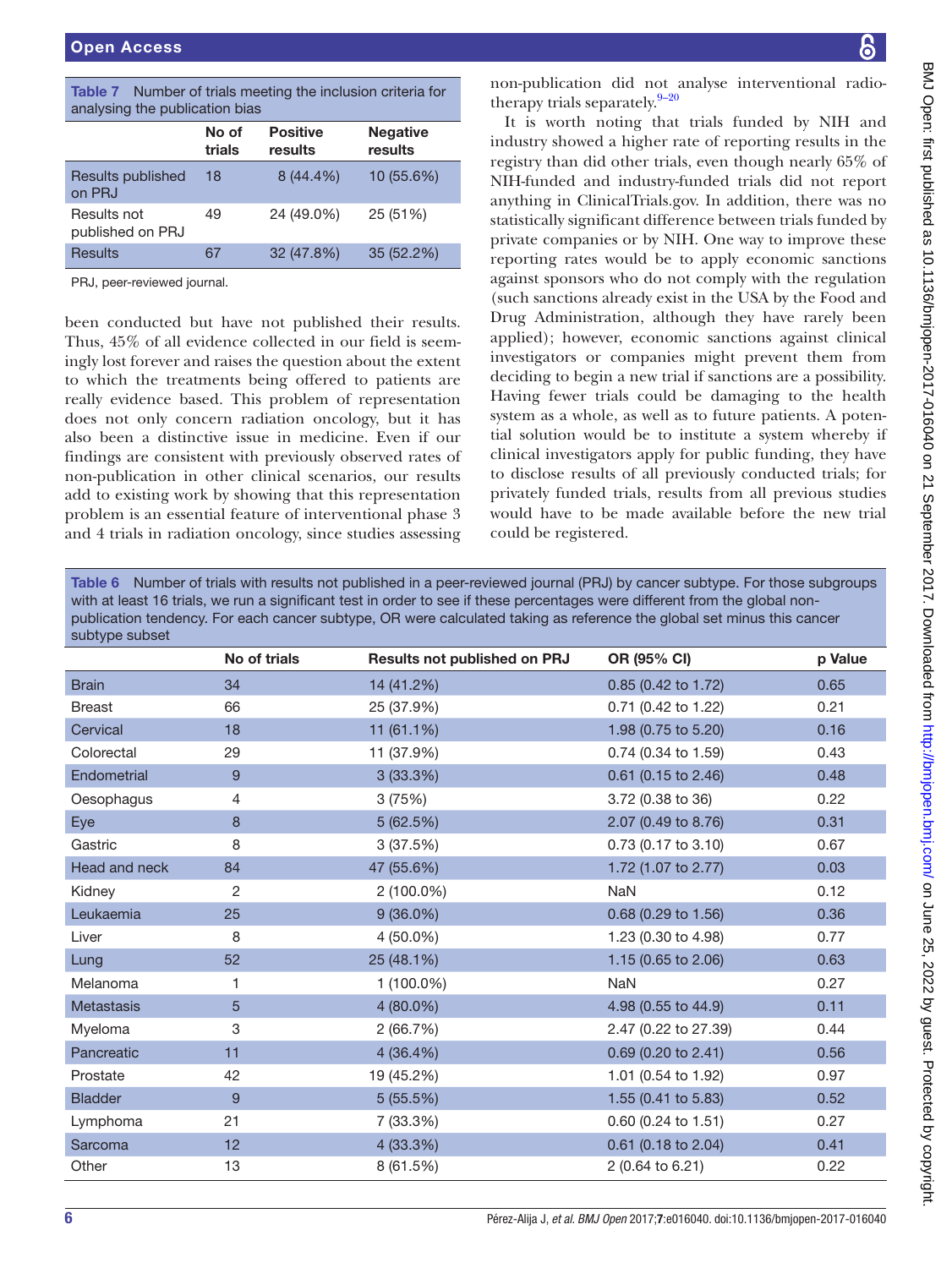Recently, it has been reported that fewer than half of the trials funded by NIH were published in a PRJ.<sup>[4](#page-7-2)</sup> We found a far better publishing rate within the radiation oncology field, since almost 75% of all trials with NIH funding published their results in a PRJ. We found that publication rates for industry-funded trials, on the other hand, were far worse, with  $60\%$  of them remaining unpublished. An important consideration is that, leaving aside NIH-funded trials, although this 50% rate of non-publication was higher in industry-funded than in non-industry-funded trials, the differences were not statistically significant. This result is opposite to what has been some-times reported in the medical literature.<sup>[21](#page-7-8)</sup>

We would like also to mention that principal investigators from an American Institution were more likely to report results on ClinicalTrials.gov registry and this might be because the law enforcing the registration and reporting of clinical trial results was an American one.

A study design limitation should be considered when interpreting these results. Although we allowed a minimum 24 months for publication in a PRJ, but we did not know if this period was long enough for an assessment of publication. Since all trials analysed in this study should have reported results after a 12-month period, we decided to allow for another 12 months for publishing in a PRJ. Phase 3 and 4 clinical trials provide strong evidence and are more easily accepted for publication in a PRJ. Although a 24-month period might not seem sufficient to our purposes, we have to emphasise that these 24 months was a minimum and most trials analysed in our study were given much more time to publish their results, with a median and mean 'time to publication' of 60 months.

It is hard to fathom the reasons underlying this non-publication. One reason might be that we are living in a 'publish or perish' era and most clinicians and researchers are willing to participate in a trial without questioning what is really happening with these data globally (there are more ongoing trials than ever before and, as a consequence, it is easy for investigators to participate in multiple trials at the same time; the paradox might rest on the fact that when one of those trials remain unpublished, little attention is paid to it). Another potential reason is publication bias, although it was not possible to assess it in this study. A final possibility is 'the planning fallacy, $2^{22}$ <sup>23</sup>: people tend to make terrible predictions of task completion times and what once looked like a feasible trial becomes a longer and much more difficult project to undertake. Given these possibilities, it is important to highlight initiatives such as the 2013 'Restoring Invisible and Abandoned Trials' statement, which was supported by a number of important journals, giving trialists an amnesty of 1year to publish the results of previously unreported trials.<sup>24</sup>

As it has been previously stated in the Methods section, we chose ClinicalTrial.gov registry because this registry represented the most comprehensive source for information about ongoing and completed trials within and outside the USA. However, as large and important as this registry is, many trials conducted in radiotherapy have been registered in other registries. Therefore, it should be taken into account that our dataset did not represent the entire population of interventional phase 3 and 4 trials conducted in radiotherapy. On the other hand, we assumed most phase 3 and 4 trials conducted in radiotherapy would be willing to apply their results on the USA soil and therefore have to comply with the FDAAA 801.

There are additional limitations concerning our described search method in ClinicalTrials.gov registry. ClinicalTrials.gov search engine allows the user to focus its search through multiple search fields. Searching for the word 'Radiotherapy' did not account for all trials conducted in radiotherapy and produced an enormous amount of false-positive results. To account for all these false-negative and false-positive results, we had to extend our search terms further, including radiotherapy-related terms such as 'radiation oncology', 'radiation therapy' or 'IMRT'. This strategy broadened the initial search and lowered considerably false-negative results in our final set, but it is likely that not all phase 3 and 4 interventional clinical trials were capture by our search strategy. On the other hand, false-positive results were easily handled performing a double check on every item at our final set.

In summary, non-publication means poor use of financial resources from funders, host institutions and commissioning bodies. It also means loss of knowledge through hidden data, makes medical practice less evidence based and risks biasing the evidence in important ways. Moreover, it means that a large number of study participants were exposed to the risks of trial participation without the supposed benefits that sharing and publishing of results would offer to future generations of patients. This ethical issue should be at the heart of our current medical practice.

Contributors JP-A and PG conceptualised and designed the study. JP-A and PG wrote the first draft of the manuscript. IL, EA, JP-A and PG conducted and analysed registry and peer-reviewed journal searches. AP reviewed the manuscript and helped with the interpretation of the data. All authors approved the final manuscript as submitted and agree to be accountable for all aspects of the work.

Competing interests None declared.

Provenance and peer review Not commissioned; externally peer reviewed.

Data sharing statement All data used in this research are publicly available from Clinicaltrials.gov, with the inclusion criteria cited in the text.

Open Access This is an Open Access article distributed in accordance with the Creative Commons Attribution Non Commercial (CC BY-NC 4.0) license, which permits others to distribute, remix, adapt, build upon this work non-commercially, and license their derivative works on different terms, provided the original work is properly cited and the use is non-commercial. See: [http://creativecommons.org/](http://creativecommons.org/licenses/by-nc/4.0/) [licenses/by-nc/4.0/](http://creativecommons.org/licenses/by-nc/4.0/)

© Article author(s) (or their employer(s) unless otherwise stated in the text of the article) 2017. All rights reserved. No commercial use is permitted unless otherwise expressly granted.

#### **REFERENCES**

<span id="page-6-0"></span>1. De Angelis C, Drazen JM, Frizelle FA, *et al*. Clinical trial registration: a statement from the International Committee of Medical Journal Editors. *[N Engl J Med](http://dx.doi.org/10.1056/NEJMe048225)* 2004;351:1250–1.